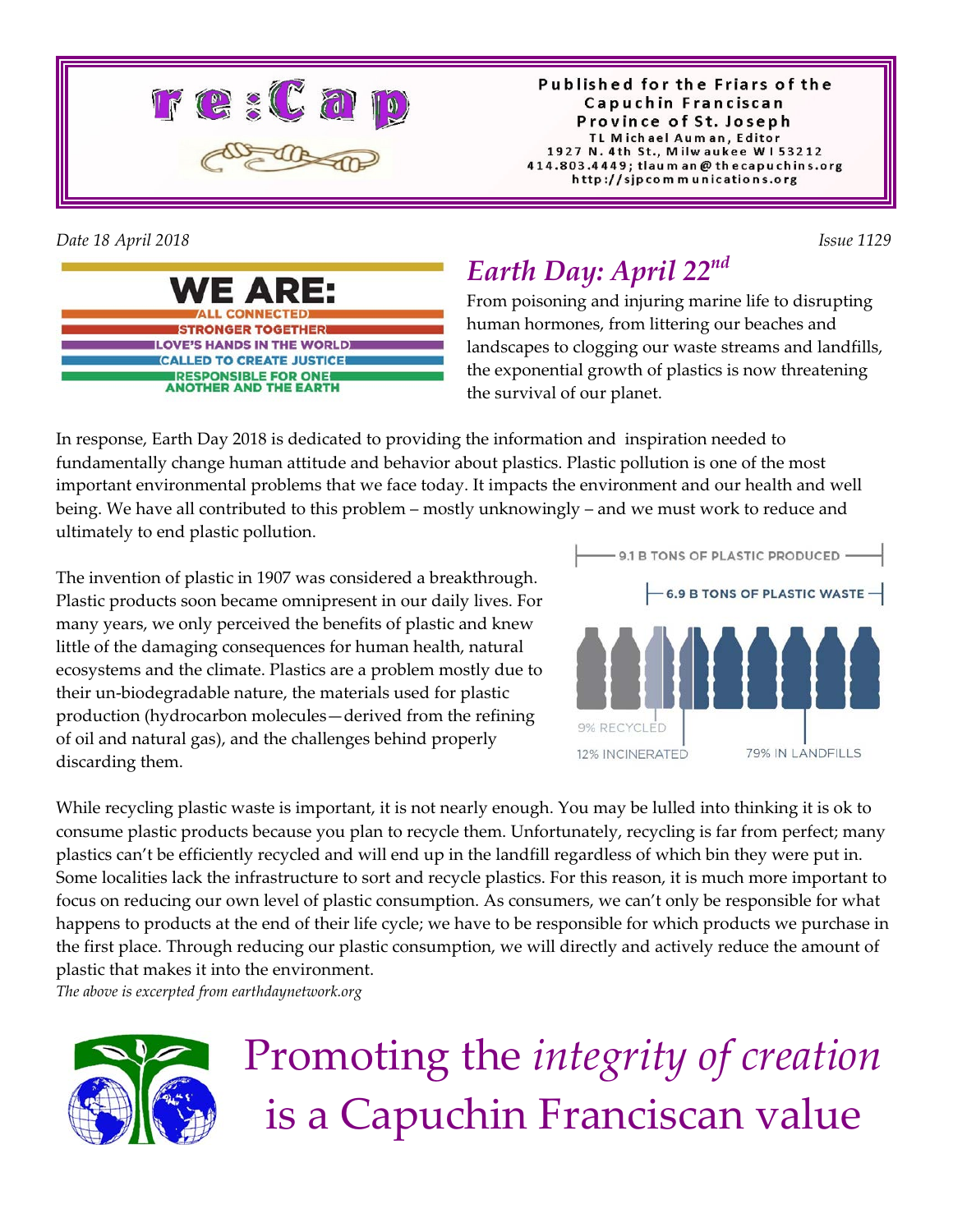# *Friar ordained to the presbyterate*

Our brother Jason Graves was ordained a priest on 7 April during ceremonies at St. Bonaventure Monastery in Detroit, with David Zywiec (Capuchin bishop) presiding. Jason served his diaconate ministry at St. Francis Parish in Milwaukee, and will continue ministry there as associate pastor for the coming year. Masses of Thanksgiving were celebrated in Hazel Park MI and Milwaukee following the ordination.



*L-R: Michael Sullivan (pro minister), Vito Martinez (deacon), David Zywiec (presider), Jason's Mother, Jason Graves, Jason's father, and Jason's sister.*

#### *Annual Triduum Retreat*



*The annual Triduum Retreat at St. Lawrence Friary in Mt. Calvary WI brought together friars, postulants, candidates and formators*.

#### *Religious vs Diocesan*



The three Franciscan novitiates in California joined together to form the "All-Franciscan" team for a soccer game against students of St. John Seminary in Camarillo, California. St. John's won 7-2, but a great time was had by all. This is the first time all three Franciscan novitiates participated.

The photo at left includes our two novices at San Lorenzo Community in Santa Ynez CA: José Vera (standing 6<sup>th</sup> from left) and Baudry Metangmo ( $7<sup>th</sup>$  from left).

We're not sure who needed the crutches!

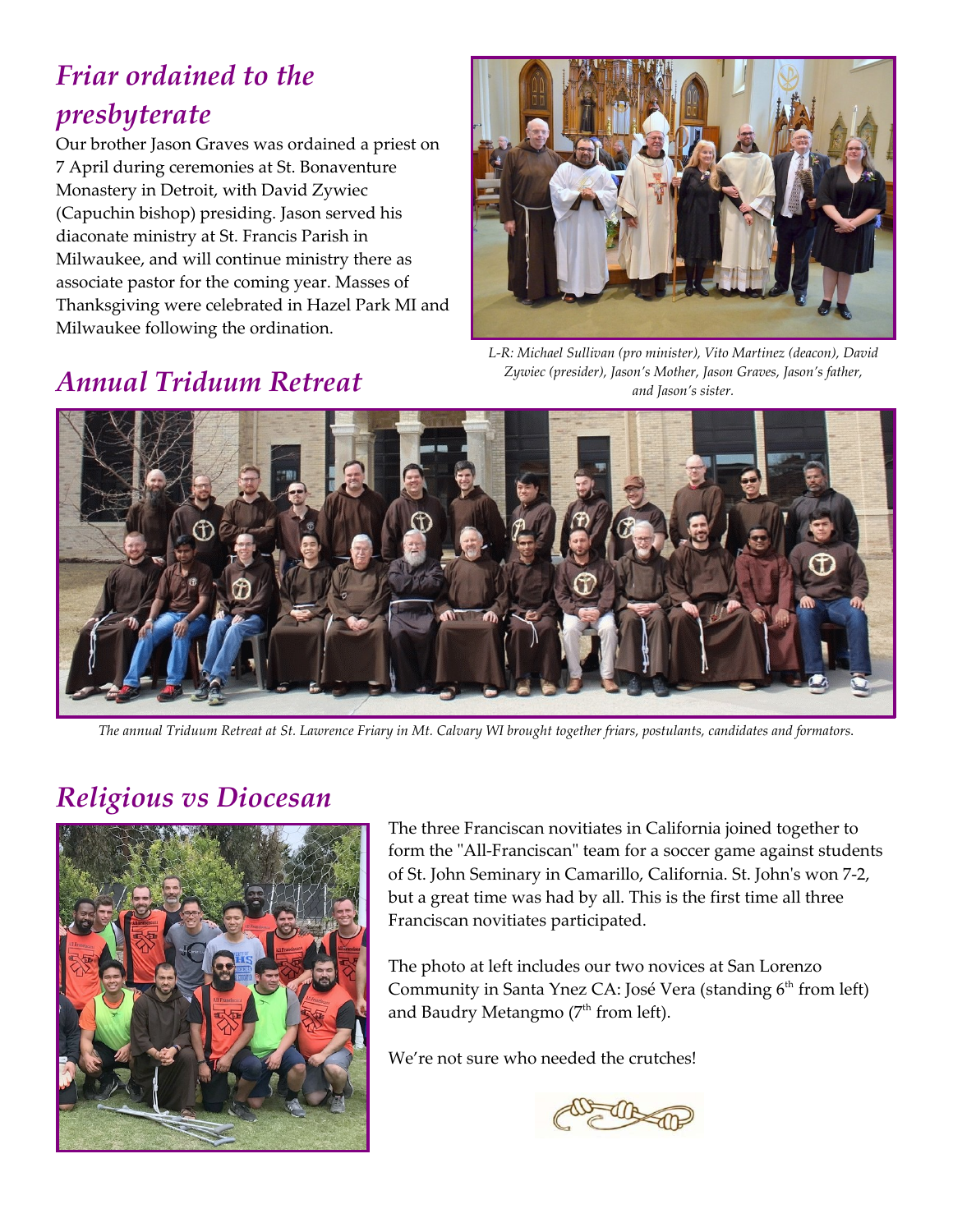### *Capuchin friars guard Austria's imperial crypt*

Few people would suspect that the order of Capuchin friars, famous for their humble imitation of St. Francis, are special guardians entrusted with the duty of caring for Austria's imperial crypt.

The Capuchin crypt lies beneath a tiny Franciscan church in Vienna. Beneath the simple wood-furnished church is a vast labyrinth of tunnels and chambers, filled with elaborate metal sarcophagi. The coffins hold the remains of 150 royal family members of the Habsburg dynasty. The Capuchins have continuously cared for the crypt and the sarcophagi, despite the collapse of the monarchy and two world wars.



*Two identical figures of Empress Maria Theresa rise from her tomb, depicting her resurrection, in the crypt of the Capuchin Church in Vienna. The sarcophagus, which fills an entire room, was completed 30 years before her death. (CNS/Zita Ballinger Fletcher)*

"The friars are supposed to pray for the deceased and preserve the burial place," Peter Grubits, manager of the crypt, told Catholic News Service.

Caring for the tombs became a duty of the Capuchins in 1618, when Empress Anna of Tyrol's last will asked the friars to pray for the royal family and the nation. Anna chose the Capuchins due to familiarity with them and their popularity with ordinary people. Later in the 1600s, Ferdinand III decided to bury all royal family members under the church.

*The above is from Catholic News Service*

#### *Holocaust Is Fading From Memory*

*New York Times,* 12 April 2018

For seven decades, "never forget" has been a rallying cry of the Holocaust remembrance movement.

But a survey released on Holocaust Remembrance Day, found that many adults lack basic knowledge of what happened and this lack of knowledge is more pronounced *among millennials,* whom the survey defined as people ages 18 to 34.



Thirty-one percent of Americans, and 41 percent of millennials, believe that two million or fewer Jews were killed in the Holocaust; the actual number is around six million. Forty-one percent of Americans, and 66 percent of millennials, cannot say what Auschwitz was. And 52 percent of Americans wrongly think Hitler came to power through force.

"As we get farther away from the actual events, 70-plus years now, it becomes less forefront of what people are talking about or thinking about, discussing or learning," said a board member of the Conference on Jewish Material Claims Against Germany, which commissioned the study. "If we wait another generation before you start trying to take remedial action, I think we're really going to be behind the eight ball."